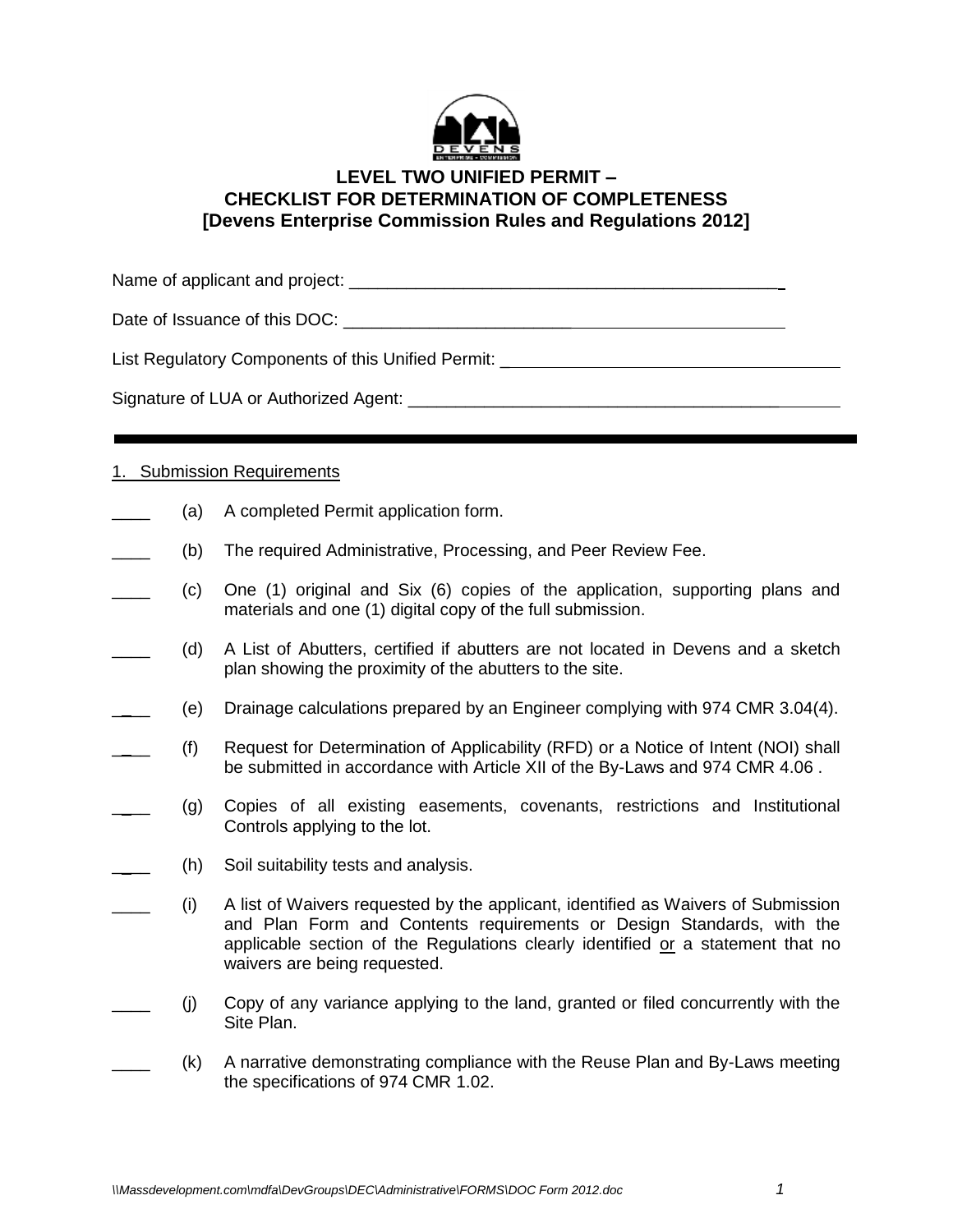- \_\_\_\_ (l) If proposed by the applicant, a plan for the phasing of the construction of the required improvements, including a description, schedule, and plan showing the location of each phase.
- (m) A written statement of compliance with the Devens Open Space and Recreation Plan (DOSRP) and the Devens Main Post Trails report dated July 2001, to determine the effects, if any, of proposed development on resource areas, proposed trail rights-of-way, active and passive recreation areas, and other amenities included in the DOSRP.
	- \_\_\_\_ (n) If an applicant proposes parking lot construction phasing, a written statement demonstrating that the portion to be constructed is sufficient for the needs of the users of the proposed structure, comparing the number of spaces required by the By-Laws to the number the applicant believes are adequate, written certification that no building or permanent accessory structure will be placed on the area reserved for additional parking spaces, and a draft covenant that the parking will be built when the DEC determines it is required.
	- (o) An estimate of the number of vehicle trips daily and for the morning and evening peak periods (trip generation rates shall be based on the ITE "Trip Generation Manual" most recent edition, and if applicable, data about similar developments in Massachusetts) and a description of traffic mitigation measures proposed including traffic management plans, trip reduction methods, and car/vanpooling preferential parking.
- (p) An erosion and sedimentation plan.
- \_\_\_\_ (q) A landscaping maintenance and water management plan.
- \_\_\_\_ (r) A narrative demonstrating compliance with the Industrial Performance Standards.
- (s) The Sustainable Sites section of the LEED Green Building Rating System Checklist.
- \_\_\_\_ (t) Building elevations or perspectives of those portions of the building visible from public ways and residential and open space zoning districts showing the general appearance, massing, building materials, proposed colors, and relationship to abutting premises and, prior to the public hearing, the design review letter from Mass Development.

## 2. Surveying and Drafting Plan Requirements

- (a) Site plans shall be  $24"x36"$  and at a scale of  $1"= 40'$  unless alternate size is approved by the Director. All Site Plans must also conform to the Registry of Deeds requirements for recording.
- (b) The names and addresses of the record owner of the land and the applicant and the name, seal, and address of the designer, Engineer, Surveyor, and Registered Landscape Architect who made the plan, all of which shall appear in the lower right-hand corner.
- \_\_\_\_ (c) The name of the development, scale, date of plan, and legend.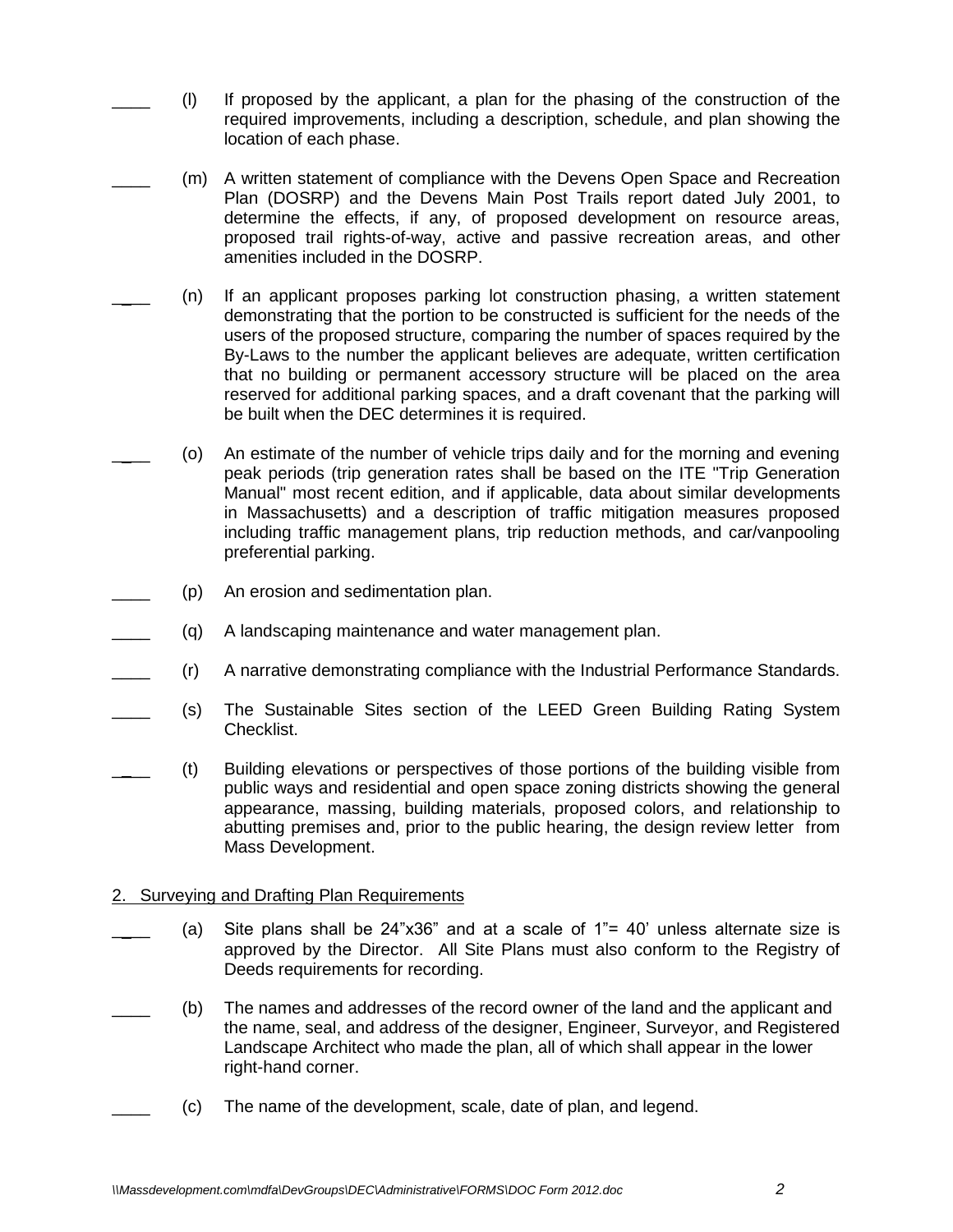- \_\_\_\_ (d) A locus plan indicating the general location of the site in relation to all adjacent and nearby roads, railroads, and waterways.
- \_\_\_\_ (e) Ties from the development site to the nearest town and county bounds if within 1000 feet of the site. Bearings and curve data/distances of all lot lines, names of all adjoining property owners as they appear in the most recent tax list, and the location of easements, rights-of-way, and public and private ways.
- (f) Devens Lot number of the site, if available.
	- \_\_\_\_ (g) Topography for the entire site in two-foot intervals with contours and principal elevations of significant existing and proposed features related to the National Geodetic Vertical Datum (NGVD) of 1929. Existing contours shall be shown as dashed lines and, along with all other existing features, shall be screened. Proposed contours are to be shown as solid lines.
- \_\_\_\_ (h) A space for the DEC's endorsement of the Site Plan by a majority of the members of the DEC on the front sheet and space for the chairperson or designee to sign all other sheets.
- 3. Administrative Plan Requirements
- (a) Zoning district(s) and any boundary of zoning districts within the site, along any existing or proposed lot line, or within 50 feet.
- (b) The location, dimensions (including height), and general use of all existing and proposed buildings and structures to remain, including ground coverage, gross floor area, open area uses, and other facilities and improvements. Location of buildings existing on the site to be developed and on adjacent land under the same ownership within 500 feet of the lot line, indicating whether existing buildings are to be retained, modified or removed.
	- \_\_\_\_ (c) A statement noting the area of the site, the percentage of the site to be covered by impervious surfaces (such as buildings and parking areas), the area to be devoted to open space, the area to be paved for parking, driveways, loading spaces, and sidewalks, the number of proposed parking spaces and the number required by the By-Laws, the number of employees expected per shift, and the gross floor area of each proposed (commercial, industrial, office, or other) use. This data shall be tabulated to show the relationship of the required versus the proposed quantities
- (d) Existing and proposed front, side, and rear setback dimensions.
	- \_\_\_\_ (e) Parking lots and loading docks, showing driveway entrances and exits designed for safe ingress and egress, curb cuts, layout of parking spaces, aisles, off-street loading facilities, pedestrian walks, bicycle racks or storage facilities, handicap ramps, and representative cross-sections of service and parking areas and driveways.
- \_\_\_\_ (f) Existing and proposed landscape features such as fences, walls, planting areas, wooded areas, and walks. Scattered trees to be preserved shall also be shown as well as all "specimen trees" (trees exceeding a minimum caliper of twelve inches) within 100 feet of existing or proposed lot lines have been identified and indicated on the plan. All existing landscape features, especially existing trees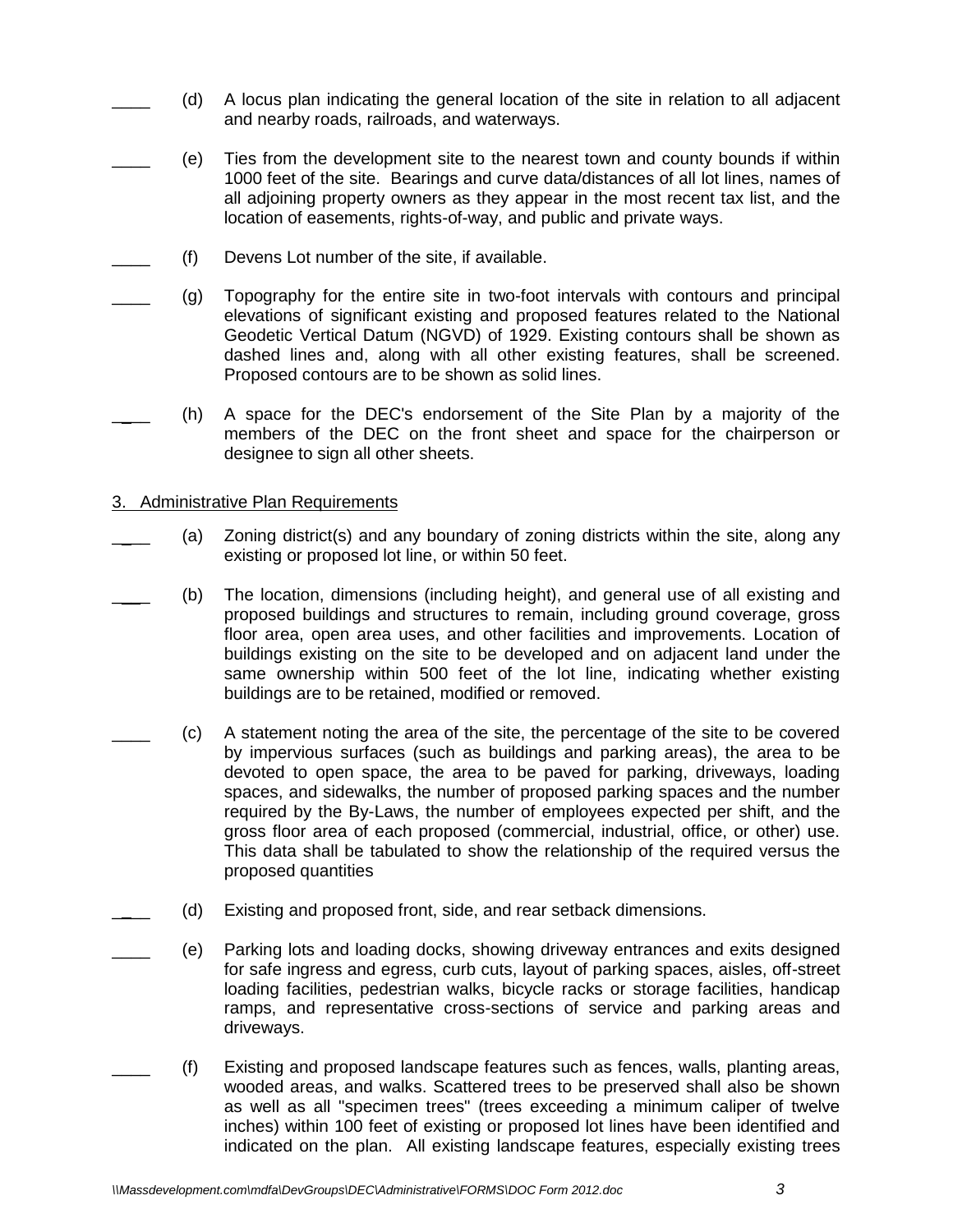and woodland to remain are shown on ALL site plan sheets. Planting details setback, screens, and other landscaped areas including quantities, species, and spacing of plantings, shown at sufficient scale to illustrate clearly the landscaping design. Plans for walks, walls, and fences including dimensions, materials, and finishes. Landscaping Plans, Irrigation Design plans, Planting Plans, Planting Detail sheets, and Planting Specifications shall be prepared by a Landscape Architect registered in the Commonwealth of Massachusetts and shall bear the seal and signature of the Registered Landscape Architect who prepared them.

- \_\_\_\_ (g) Proposed means of fire equipment access**.**
- \_\_\_\_ (h) Proposed traffic circulation systems, including the volume and proposed direction of traffic flows into, out of, and within the site for both vehicles and pedestrians for an average day and for peak hours
- \_\_\_\_ (i) Location and dimensions (including height) of all storage facilities for equipment, material, and other like items. Location of all underground and aboveground fuel, combustible, and flammable liquid storage tanks greater than 250 gallons.
- \_\_\_\_ (j) Location and dimensions (including height) of facilities for garbage, rubbish, recycling, and other waste collection and disposal. Location and dimensions (including height) of facilities for garbage, rubbish, recycling, composting and other waste collection and disposal. **Note: Applicants should be aware of MA waste ban materials and plan for storage/reuse accordingly.** Info. on waste ban items can be found at<http://goo.gl/Qrea5>
- (k) Garage and pedestrian entrances and exits.
- \_\_\_\_ (l) Maximum size vehicle, including trailers, expected to use the site after construction, by length, width, height, and American Association of State Highway and Transportation Officials (AASHTO) designation.
- \_\_\_\_ (m) Location and dimensions (including height) of existing and/or proposed freestanding signs and the manner of illumination. All proposed signs shall conform with Article XIII of the By-Laws and 974 CMR 6.00: Sign Control as most recently amended.
	- \_\_\_\_ (n) Existing and proposed public and private utilities, above and below grade, along with their type, size, and class
- \_\_\_\_ (o) If the project is to be phased, a plan for the phasing of the construction of the required improvements, including a description, schedule, and plan of affected areas
- \_\_\_\_ (p) Any additional details that may be pertinent or required by the Director during the scoping or Pre-Permitting sessions

## 4. Industrial Performance Standards Plan Requirements.

(a) The site lighting information shall be provided on the Site Plan, including types of fixtures, heights, wattage, foot candle output directly under the light source, foot candle output at the lot line, and a photometric layout/diagram showing direction and intensity of outdoor lighting.